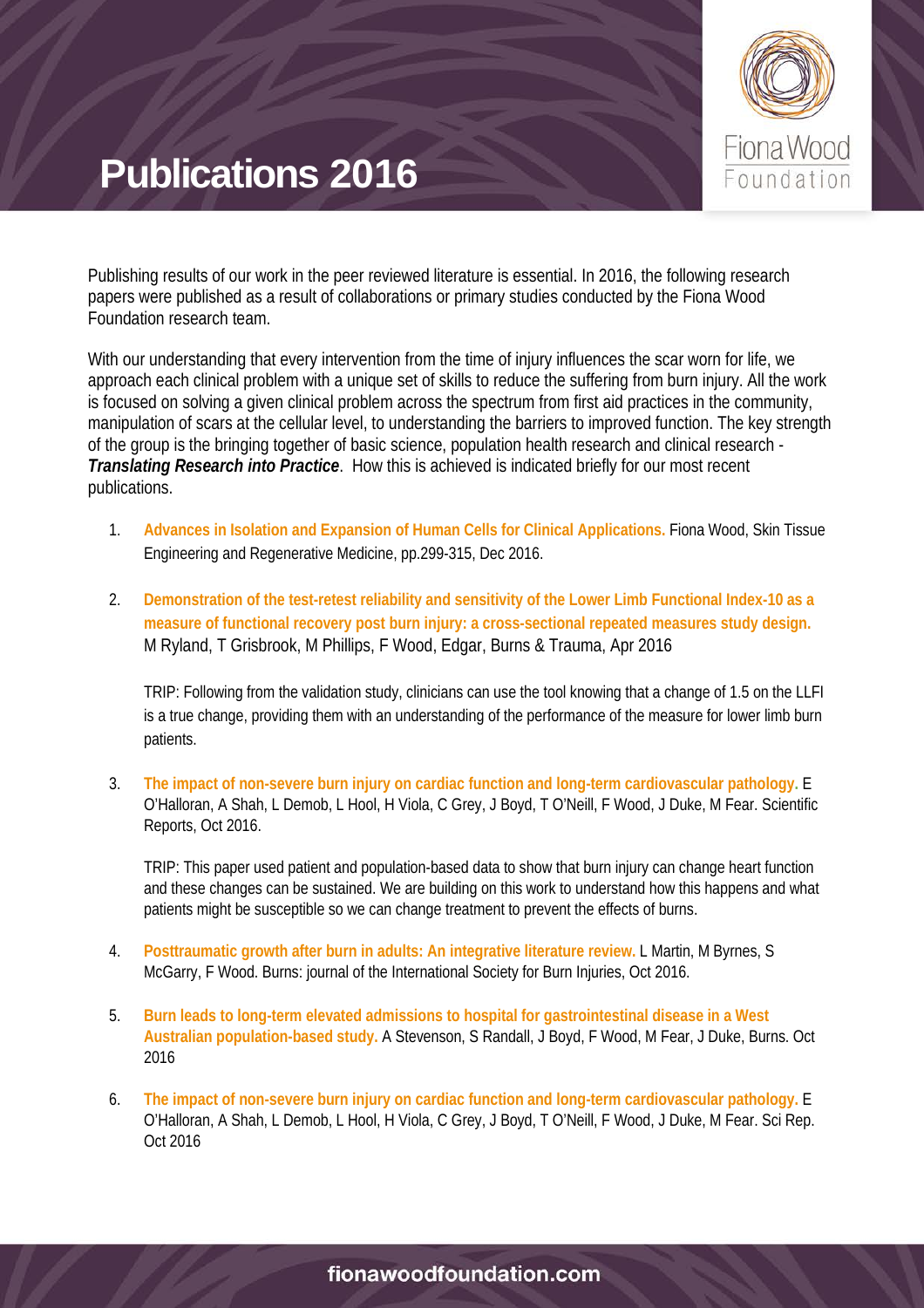

7. **Grip and Muscle Strength Dynamometry are reliable and valid in patients with unhealed minor burn wounds.** P Gittings, M Phillips, M Salet, B Ruetterman, B Wand, F Wood, D Edgar. [Journal of burn care &](https://www.researchgate.net/journal/1559-047X_Journal_of_burn_care_research_official_publication_of_the_American_Burn_Association)  [research: official publication of the American Burn Association,](https://www.researchgate.net/journal/1559-047X_Journal_of_burn_care_research_official_publication_of_the_American_Burn_Association) Sept 2016

TRIP: For the first time, burn clinicians have validated equipment and methods to objectively measure muscle strength after burn injury. Further, the method is reliable and valid for use when patients have acute wounds.

- 8. **Respiratory Morbidity After Childhood Burns: A 10-year follow-up study.** J Duke, S Randall, M Fear, J Boyd, F Wood, Pediatrics, Sep 2016
- 9. **Burn injury and long-term nervous system morbidity: A population-cased cohort study.** T Vetrichevvel, S Randall, M Fear, F Wood, J Boyd, J Duke. BMJ Open, Sept 2016
- 10. **Social challenges of visible scarring after severe burn injury: A qualitative analysis.** L Martin, M Byrnes, S McGarry, F Wood. Burns, Aug 2016.
- 11. **Patient opinion of scarring is multidimensional: An investigation of the POSAS with confirmatory factor analysis.** H Dejong, M Phillips, D Edgar, F Wood. Burns: journal of the International Society for Burn Injuries, Aug 2016

TRIP: Patient perception of their whole scar outcome is influenced by the physical scar characteristics; pain, and itch, independently of each other.

- 12. **Telehealth for paediatric burn patients in rural areas: A retrospective audit of activity and cost savings.** T McWilliams, J Hendricks, D Twigg, F Wood, M Giles. Burns: Journal of the International, Aug 2016
- 13. **ISBI Practice Guidelines for Burn Care**. R Ahuja N Gibran, D Greenhalgh, F Wood, P van Zuijlen. Burns, Aug 2016
- 14. **The effectiveness of session rating of perceived exertion to monitor resistance training load in acute burns patients.** T Grisbrook, P Gittings, F Wood and D Edgar. Burns. Aug 2016

TRIP: Session rating of perceived (RPE) can be used to effectively measure resistance training volume in acute burn patients but clinicians need to respect that pain increases session RPE.

15. **Verapamil is Less Effective than Triamcinolone for Prevention of Keloid Scar Recurrence After Excision in a Randomized Control Trial**. P Danielsen, S Rea, F Wood, M Fear, H Viola, L Hool, T Gankande, M Alghamdi, A Stevenson, M Manzur, H Wallace. Acta Derm Venereol. Aug 2016

TRIP: Keloid scars frequently recur after surgical removal unless they receive additional treatment such as injections with corticosteroids. Corticosteroids can cause side-effects and we tested a new treatment called verapamil. We found verapamil was safe but not as effective as corticosteroids in preventing keloid recurrence after surgical removal.

### fionawoodfoundation.com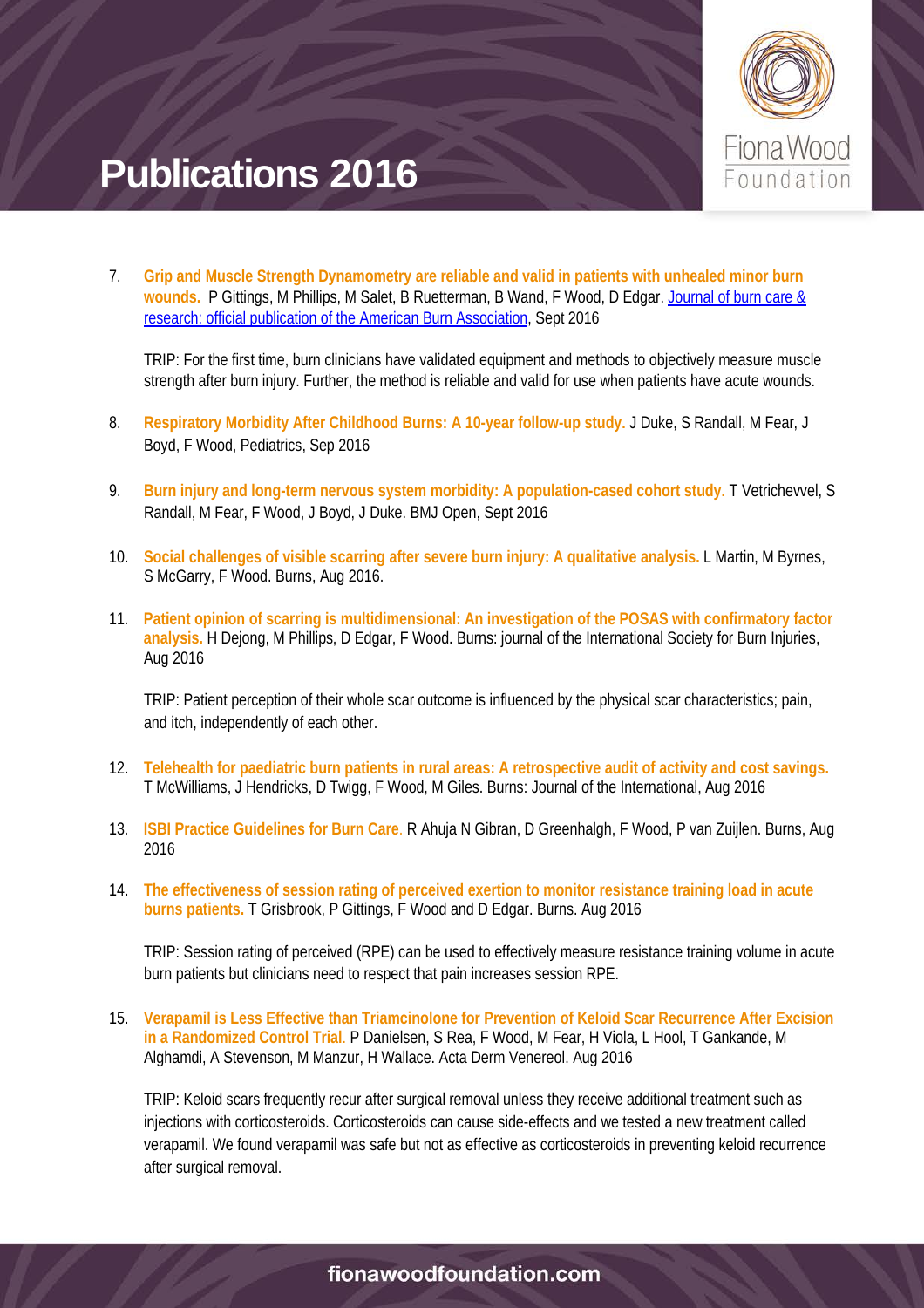

- 16. **Effects of Pediatric Burns on Gastrointestinal Diseases: A Population-Based Study.** J Boyd, F Wood, S Randall, M Fear, S Rea, J Duke. Journal of burn care & research: official publication of the American Burn Association, Jul 2016.
- 17. **Xbox Kinect™ based rehabilitation as a feasible adjunct for minor upper limb burns rehabilitation: A pilot RCT**. K Voon, I Silberstein, A Eranki, M Phillips, F Wood, D Edgar. Burns: journal of the International Society for Burn Injuries, Jul 2016

TRIP: Using interactive gaming consoles with visual feedback increases the activity time and reduces pain in upper limb burn patients, compared to routine exercise alone.

- 18. **Increased admissions for diabetes mellitus after burn**. J Duke, S Randall, M Fear, J Boyd, E O'Halloran, S Rea, F Wood. Burns: journal of the International Society for Burn Injuries, Jun 2016
- 19. **A Descriptive Study of the Temporal Patterns of Volume and Contents Change in Human Acute Burn Edema: Application in Evidence-Based Intervention and Research Design.** D Edgar, M Fear, F Wood. Journal of burn care & research: official publication of the American Burn Association, Jun 2016.
- 20. **Investigation of optical attenuation imaging using optical coherence tomography for monitoring of scars undergoing fractional laser treatment.** S Es'haghian, P Gong, L Chin, F Wood, R McLaughlin. Journal of Bio photonics, May 2016
- 21. **West Australia population trends in the incidence of acute myocardial infarction between 1993 and 2012.** S Randall, J Duke, R Zilkens, J Boyd, International Journal of Cardiology 2016

TRIP: This study provided valuable information on trends in cardiovascular disease admissions, in particular acute myocardial infarction, among the general population in Western Australia. This study provided useful background information on patterns of disease in Western Australia that will support our investigations of cardiovascular disease after burn injury.

22. **Gender is inevitable: Gender-based violence is avoidable.** J Duke, H Wallace. Burns 2016

TRIP: This paper is an invited response to a letter from Iran in the Journal, Burns, in response to our letter on the role of the courts in preventing acid and burns violence against women. Our view is that while education promotes gender equality is needed; on its own it does not necessarily lead to behaviour change. We contended that laws and their enforcement are an essential part of promoting gender equality and reducing the acid and burns violence against women.

23. **Transcriptome analysis of human ageing in male skin shows mid-life period of variability and central role of NF-κB.** D Haustead, A Stevenson, V Saxena, F Marriage, M Firth, R Silla, L Martin, K Adcroft, S Rea, P Day, P Melton, F Wood, M Fear. Scientific Reports, May 2016

TRIP: This study provides important information around changes in the skin that occur with age – this basic knowledge helps us to understand the influence of age on healing and patient outcomes.

#### fionawoodfoundation.com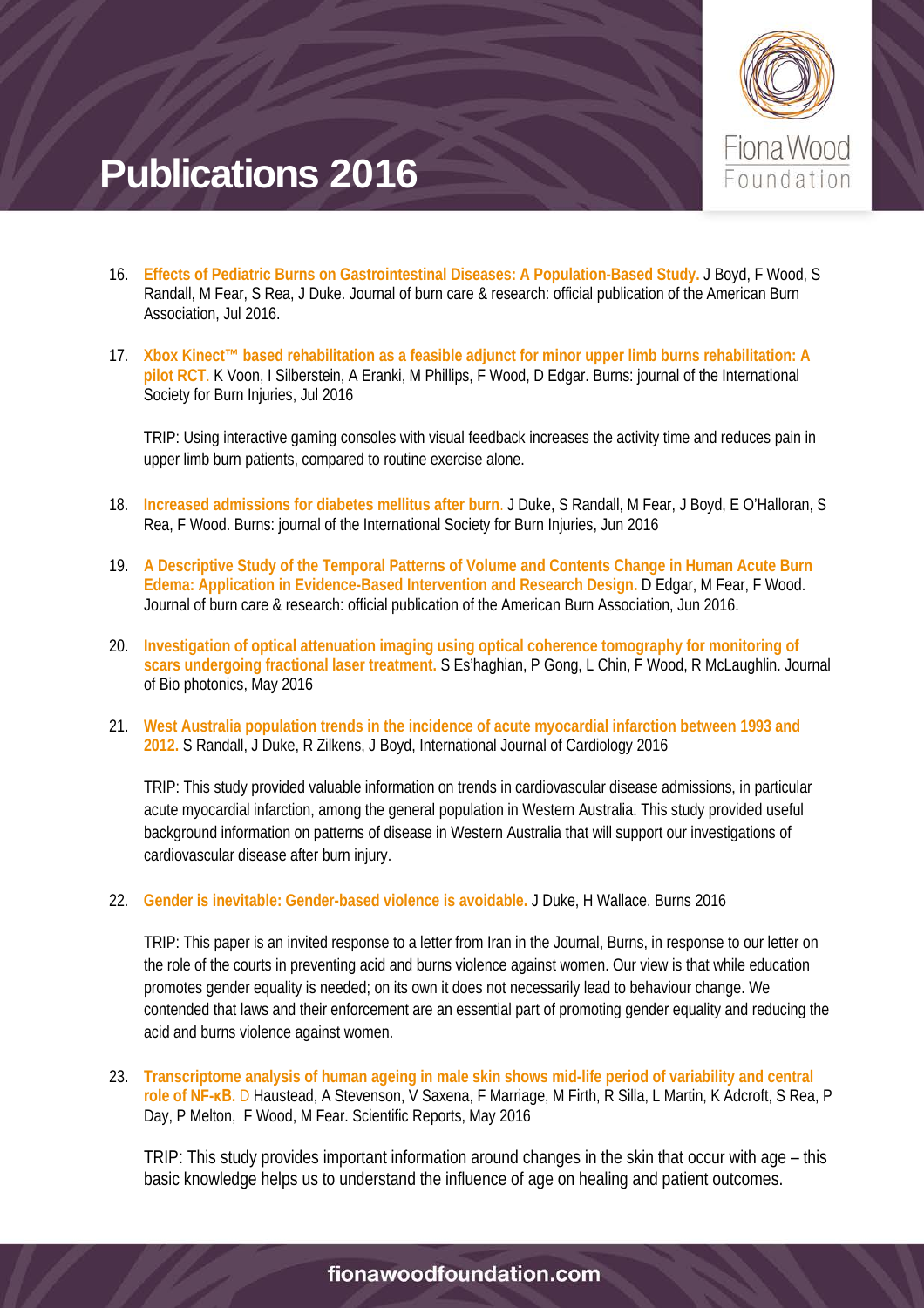

- 24. **Optical coherence tomography for longitudinal monitoring of vascular changes in human cutaneous burns.** P Gong, S Esh'haghian, F Wood, R McLaughlin. Experimental Dermatology, Apr 2016
- 25. **The Lower Limb Functional Index – A reliable and valid functional outcome assessment in burns**. P Gittings, N Heberlien, N Devenish, M Parker, M Phillips, B Wand, F Wood, D Edgar. Burns: journal of the International Society for Burn Injuries, Apr 2016

TRIP: This study demonstrated that the Lower Limb Functional Index is able to accurately assess the functional ability of a patient with lower limb burns, regardless of the severity and has validated our use of this tool.

26. **Nanocrystalline silver dressings significantly influence bioimpedance spectroscopy measurements of fluid volumes in burns patients.** T Grisbrook, P Kenworthy, M Phillips, F Wood, D Edgar. Burns: journal of the International Society for Burn, Apr 2016

TRIP: When measuring swelling with bioimpedance, clinicians need to adjust for the presence of ActicoatTM (Antibacterial) dressings.

- 27. **The Burns Registry of Australia and New Zealand: progressing the evidence base for burn care.** H Cleland, J Greenwood, F Wood, B Gabbe. The Medical journal of Australia, Mar 2016
- 28. **Evaluation of the posttraumatic growth inventory after severe burn injury in Western Australia: clinical implications for use.** L Martin, M Byrnes, S McGarry, F Wood. Disability and Rehabilitation, Mar 2016

TRIP: The Posttraumatic Growth Inventory (PTGI) is a valid tool for use in burn injury patients.

- 29. **Investigations into methods to improve the antibacterial activity of Acticoat. F** O'Brien, J Ravensdale, F Wood, K Gregg. Journal of Medical Microbiology, Mar 2016
- 30. **Mental Health and itch in burns patients: Potential associations**. S McGarry, S Burrows, T Ashoorian, T Pallathil, T Ong, D Edgar, F Wood. Burns: journal of the International Society for Burn Injuries, Mar 2016

TRIP: There is an association between itch and mental distress among adult burn survivors for at least six months post burn and regardless of the size of the burn injury. Strategies to improve treatment of itch post burn may also assist the mental health outcomes after burn.

- 31. **Childhood burn injury – impacts beyond discharge**. J Duke, J Boyd, S Randall, F Wood. Feb 2016
- 32. **Timing of excision after a non-severe burn has a significant impact on the subsequent immune response in a murine model.** V Fear, W Poh, S Valvis, J Waithman, B Foley, F Wood, M Fear. Burns: journal of the International Society for Burn Injuries, Feb 2016

#### fionawoodfoundation.com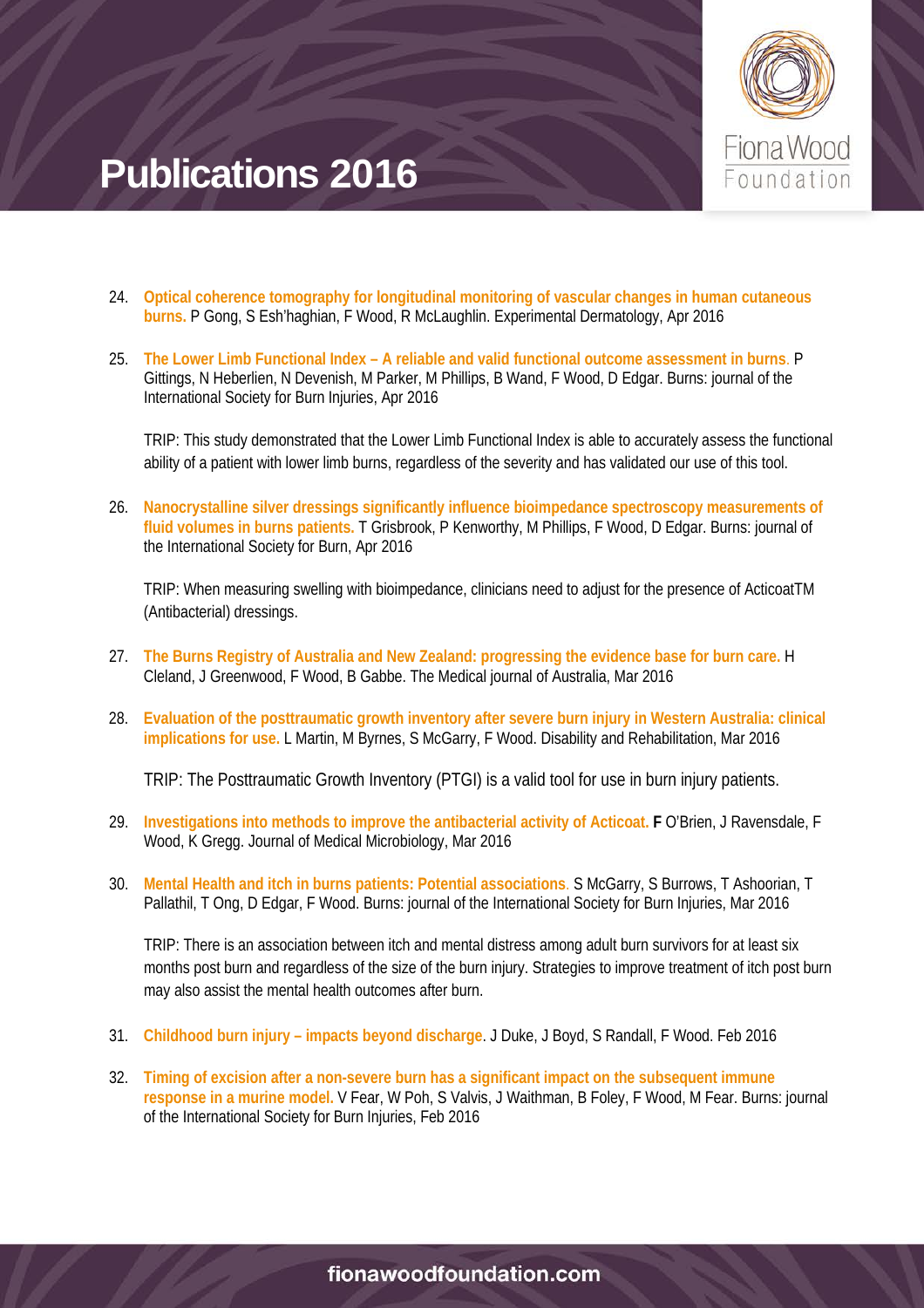

TRIP: This paper provided evidence as to why excision of the wound early might change how the wound progresses and impact on healing. This improved understanding of how clinical practice impacts on patients are critical in improving burn care.

33. **Water First Aid is Beneficial in Humans Post-Burn: Evidence from a Bi-National Cohort Study.** F Wood, M Phillips, T Jovic, J Cassidy, P Cameron, D Edgar. PLoS ONE, Jan 2016

TRIP: First aid education: In patients without smoke inhalation injury: who have 20 minutes cooling within three hours of burn injury will reduce: their risk of surgery by 13%; admission into ICU by 48%, and, their length of stay by 2.3 days. Partial benefit of water cooling for less than 20 minutes was evident also.

34. **[A Functional Reactive Polymer Electrospun Matrix.](https://www.researchgate.net/publication/291135958_A_Functional_Reactive_Polymer_Electrospun_Matrix?ev=prf_pub)** V Agarwal, D Ho, D Ho, Y Galabura, F Yasin, P Gong, W Ye, R Singh, A Munshi, M Saunders, R Woodward, T St Pierre, F Wood, M Fear, D Lorenser, D Sampson, B [Zdyrko, I Luzinov, N Smith, S Iyer.](https://www.researchgate.net/publication/291135958_A_Functional_Reactive_Polymer_Electrospun_Matrix?ev=prf_pub) ACS Applied Materials & Interfaces, Jan 2016

TRIP: We are currently developing new materials that could be used as better dressings or ways to deliver drugs to wounds to improve healing and reduce scarring. This paper was written by a recently completed PhD student who was working win this collaboration with our team. There will be a lot more work in developing these new materials.

35. **Understanding the long-term impacts of burn on the cardiovascular system**. J Duke, S Randall, M Fear, J Boyd, S Rea, F Wood. Burns: journal of the International Society for Burn Injuries, Jan 2016

TRIP: The studies listed above form part of the Western Australian Population-based Burn Injury Project. While burns predominantly affect the skin, there are hidden impacts of burns. The "whole of body" responses that are triggered by the initial burn can have long term effects on different organs of the body, long after the wound has healed. When compared to a large cohort of people with no history of injury admission, we identified that those with a history of burns were at increased risk of diseases of the heart and circulatory system, respiratory tract, the gut and diabetes.

- 36. **Polymeric Nanofibre Scaffold for the Delivery of a Transforming Growth Factor? 1 Inhibitor.** V Agarwal, F Wood, M Fear, K S Iyer. Australian Journal of Chemistry, Jan 2016
- 37. **Long term mortality in a population-based cohort of adolescents, and young and middle-aged adults with burn injury in Western Australia: A 33-year study.** J Duke, J Boyd, S Randall, F Wood. Accident; analysis and prevention, Dec 2015
- 38. **Regulation of collagen expression using nanoparticle mediated inhibition of TGF-β activation** BINBIN LI. T Clemons, V Agarwal, F Wood, S Iyer. New Journal of Chemistry, Nov 2015
- 39. **Interactive gaming consoles reduced pain during acute minor burn rehabilitation: A randomized, pilot trial.** M Parker, B Delahunty, N Heberlein, F Wood, D Edgar. Burns: journal of the International Society for Burn Injuries, Nov 2015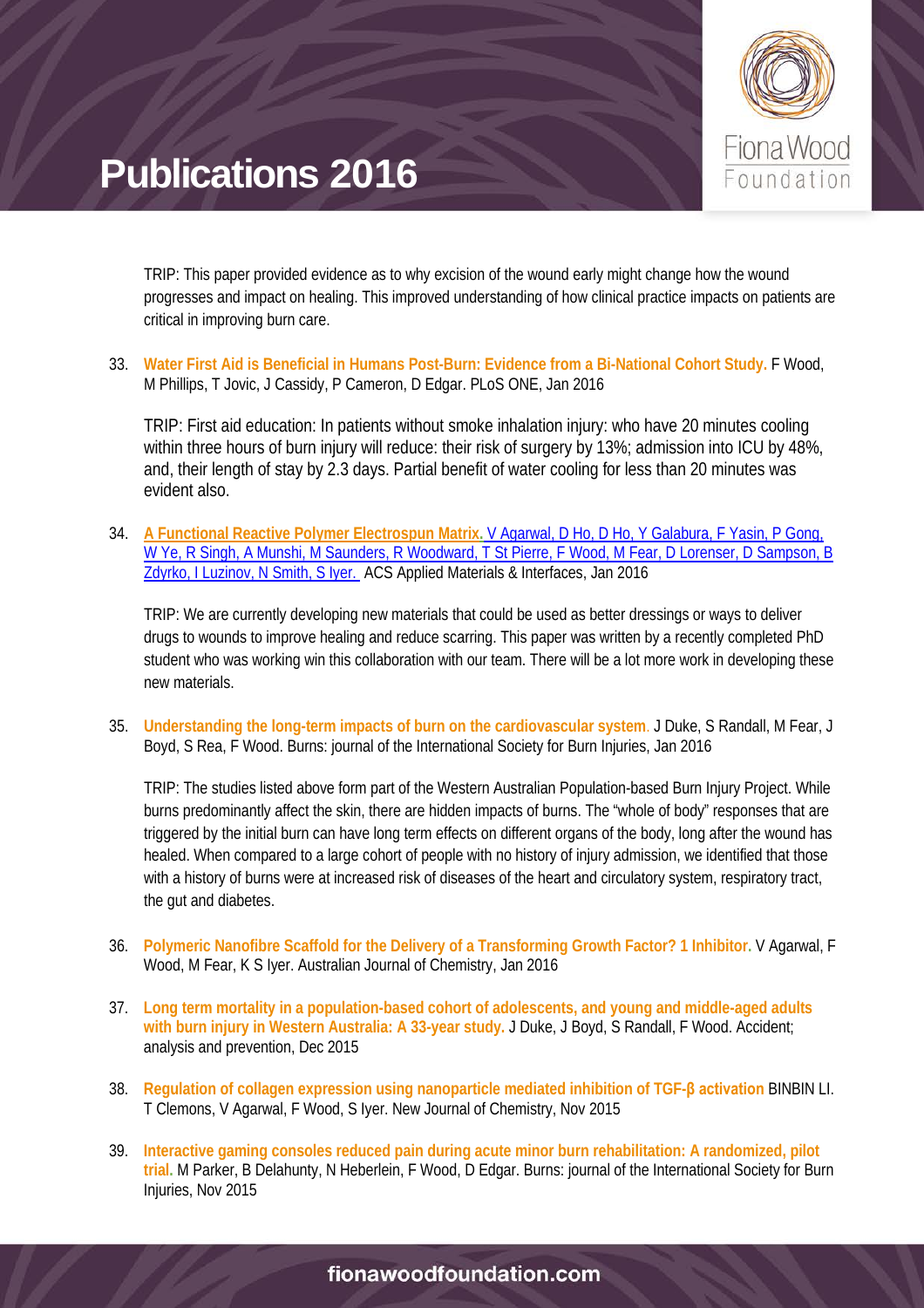

40. **Modified Vancouver Scar Scale score is linked with quality of life after burn care**. V Finlay, S Burrows, F Wood, D Edgar. Burns Nov 2016.

TRIP: Surprisingly, this is the first paper to demonstrate specifically that scar outcomes are linked to quality of life after burn. Clinicians can now be confident in using the modified Vancouver Scar Scale to rate the severity of scar and direct treatment appropriately with the aim of reducing the impact of the scar on a patient's quality of life.

41. **Predictors of moderate to severe fatigue 12 months following admission to hospital for burn: Results from the Burns Registry of Australia and New Zealand (BRANZ) Long Term Outcomes project**. B Gabbe, H Cleland, D Watterson, R Schrale, S McRae, S Taggart, A Darton, F Wood, D Edgar. Burns. Oct 2016.

TRIP: Bi-national burn registry study demonstrating that moderate to severe fatigue is present in >25% of all burn patients up to 1 year after injury. Fatigue is worse in females (risk 2.6 x males); those living in outside metro areas (up to 3.6 x greater) and with burn >20% of the body surface. Fatigue was linked to greater workrelated disability at each assessment up to 1 year.

42. **One world one burn rehabilitation standard.** M Serghiou, J Niszczak, I Parry, C Li-Tsang, E Van den Kerckhove, S Smailes, D Edgar. Burns. Apr 2016.

TRIP: Results of worldwide burn rehab clinician survey identified vast discrepancies in the areas of education, training and capacity to conduct research to improve the care of burn survivors, particularly in resource limited countries. Collaborative paper by the members of ISBI Burn Rehabilitation Committee.

43. **The need for effective literature searching for burns research: A timely reminder.** R Kornhaber, A de Jong, A Mpi, D Edgar. Burns, Letter to the Editor. Jun 2016

TRIP: A reminder for clinicians and researchers to attend to what we know now, before starting new research which may duplicate previous work. Collaborative paper with members of ISBI Burn Nursing Committee.

44. **Long term outcomes data for the Burns Registry of Australia and New Zealand: Is it feasible?** B Gabbe, H Cleland, D Watterson, R Schrale, S McRae, C Parker, S Taggart, D Edgar. Burns. Apr 2016.

TRIP: The study identified the difficulties and pitfalls of long-term outcome data collection and proposed ways forward in tailoring measurement frameworks in the future.

45. **Hip strength profiles in elite, sub-elite and amateur Australian Footballers.** N Prendergast, D Hopper, M Finucane, T Grisbrook. Journal of Science and Medicine in Sport. Feb 2016.

TRIP: Provides an understanding of the aims of training hip strength muscles in athletes.